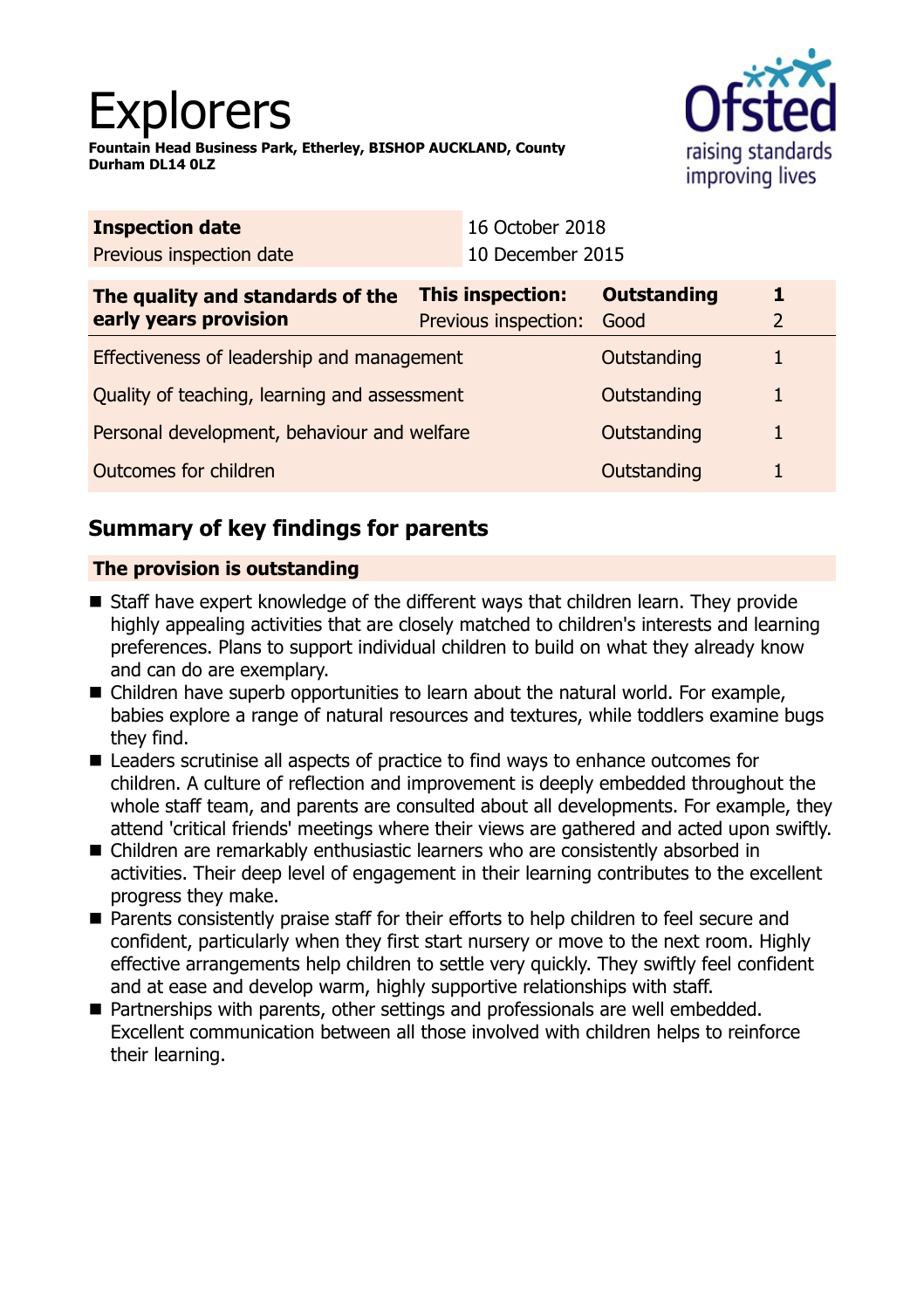## **What the setting needs to do to improve further**

## **To further improve the quality of the early years provision the provider should:**

 $\blacksquare$  continue to evaluate the impact of new planning systems on the rates of progress made by children.

## **Inspection activities**

- The inspector observed the quality of teaching and assessed it's impact on children's learning and development.
- $\blacksquare$  The inspector had a tour of all the areas of the nursery.
- The inspector completed a joint observation of an activity with the deputy manager.
- $\blacksquare$  The inspector held a meeting with the manager and the deputy manager. She looked at a range of documents, including evidence of the suitability checks carried out on staff.
- The inspector spoke to staff and children at appropriate times during the inspection. She also spoke to a number of parents and took account of their views.

**Inspector** Clare Wilkins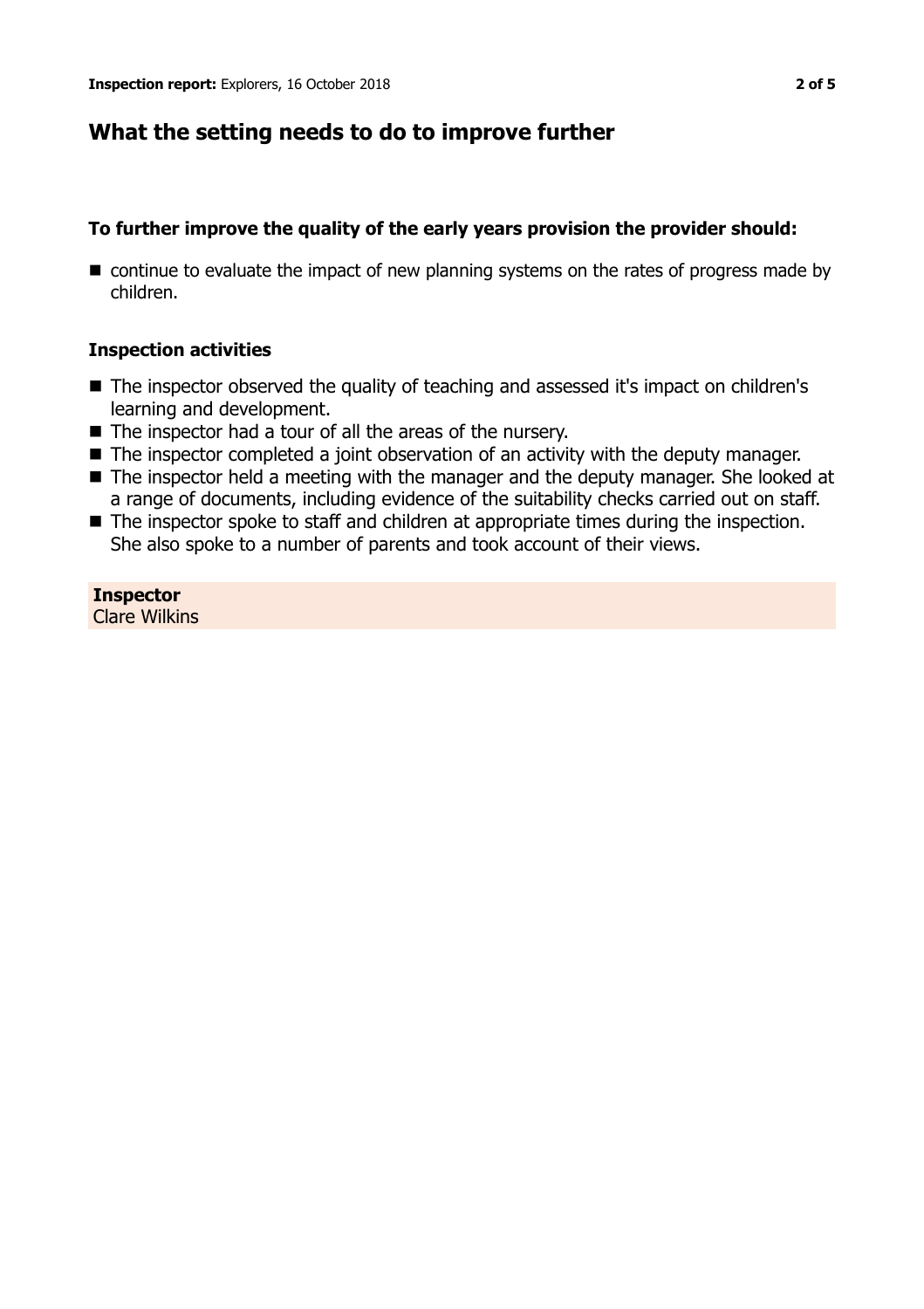# **Inspection findings**

### **Effectiveness of leadership and management is outstanding**

Safeguarding is effective. Staff have excellent knowledge of issues that may affect a child's welfare and know what to do if they have any concerns. Continuous risk assessments help to provide a safe environment and accident records are scrutinised. Staff supervision is highly effective. Leaders have very high expectations and staff are eager to build on their qualifications. Professional development is focused on improving outcomes for children. For example, staff develop their understanding of how best to promote boys' learning. This helps to drive ongoing improvements to the already outstanding teaching. Leaders closely monitor staff's teaching. They are currently reviewing the recent changes to how staff plan for children's learning, to analyse the impact this has on the rates of progress children make.

#### **Quality of teaching, learning and assessment is outstanding**

Staff focus sharply on following children's ideas as they play and use spontaneous opportunities to build on their learning. They ensure the environment ignites children's curiosity and interests. For example, the construction area has been extended to engage boys further. They become engrossed while taking appliances apart with screwdrivers and spanners. Staff recognise that this helps to develop control and coordination, ready for writing. Group activities are highly effective. Staff adapt their teaching to ensure they meet individual children's learning needs precisely. Pre-school children show great perseverance and cooperation. They work together to balance planks to build a bridge.

#### **Personal development, behaviour and welfare are outstanding**

Staff focus expertly on ensuring that children are taught how to keep themselves safe. Children demonstrate high levels of self-control and a remarkable understanding of risks. They explain how to use scissors safely and they independently mop up spillages from the water tray. Children understand the reasons for boundaries in the outdoor areas and adhere to them at all times. Mealtimes are relaxed occasions where staff seize opportunities to promote children's independence and social skills. Older children help to serve meals and babies capably feed themselves. Children flourish in the care of nurturing staff who know them extremely well. They demonstrate very high levels of self-esteem. The baby room is a very tranquil environment. Children are calm, engaged and giggle as they play.

#### **Outcomes for children are outstanding**

All children make excellent progress and achieve exceptionally well. They are extremely well prepared for school. Those who show risk of slight delay in their learning are identified swiftly and benefit from first-rate interventions that help them to make rapid progress. Achievements in literacy and mathematics are above expectations. Pre-school children benefit from a language-rich environment and develop an excellent knowledge of letters and the sounds they represent. They use mathematical language frequently during play and begin to solve number problems independently.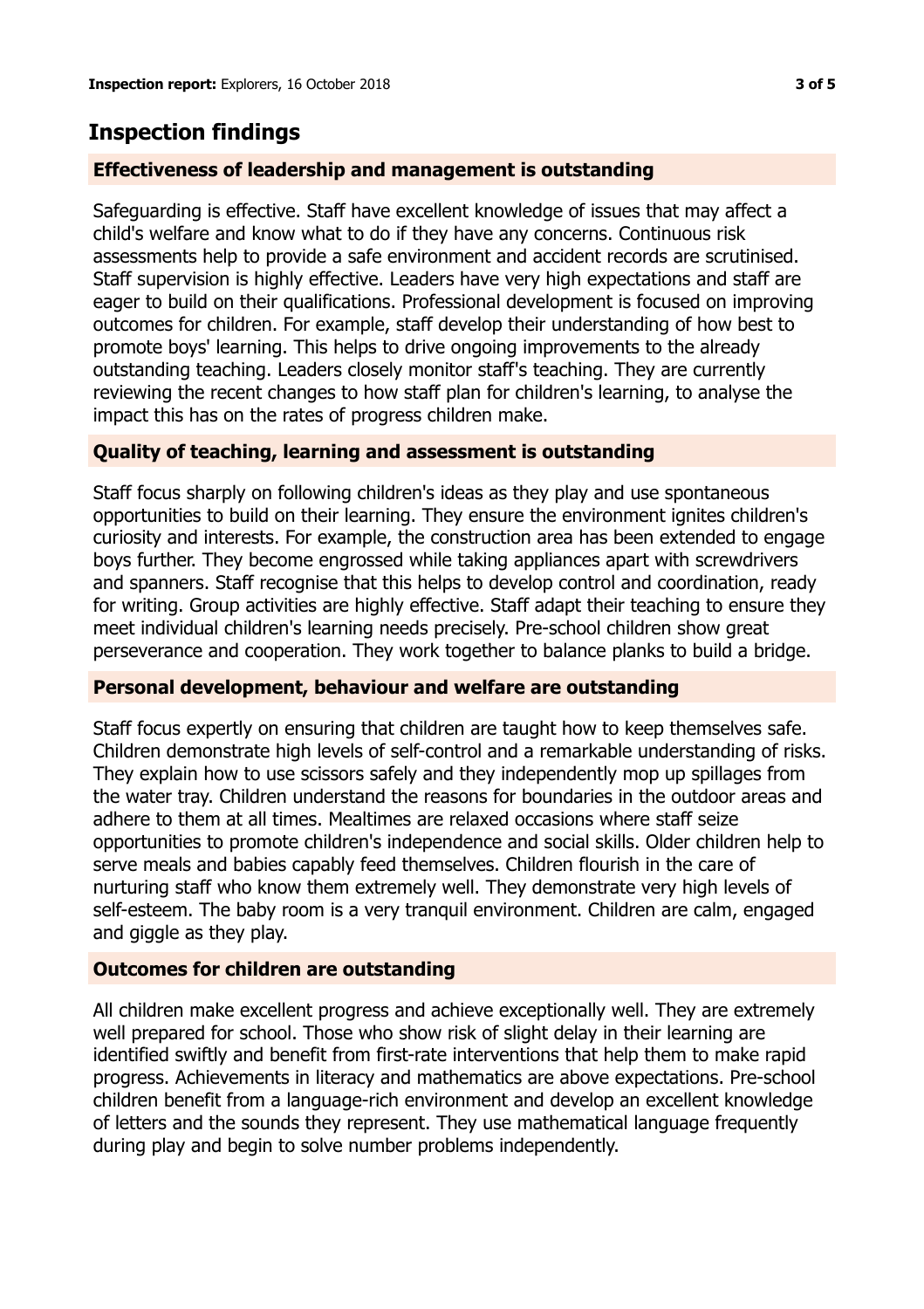## **Setting details**

| Unique reference number                             | EY484958                                                                             |  |
|-----------------------------------------------------|--------------------------------------------------------------------------------------|--|
| <b>Local authority</b>                              | Durham                                                                               |  |
| <b>Inspection number</b>                            | 10062722                                                                             |  |
| <b>Type of provision</b>                            | Full day care                                                                        |  |
| <b>Registers</b>                                    | Early Years Register, Compulsory Childcare<br>Register, Voluntary Childcare Register |  |
| Day care type                                       | Childcare on non-domestic premises                                                   |  |
| <b>Age range of children</b>                        | $0 - 4$                                                                              |  |
| <b>Total number of places</b>                       | 86                                                                                   |  |
| Number of children on roll                          | 99                                                                                   |  |
| Name of registered person                           | Whitaker, Jenna Louise                                                               |  |
| <b>Registered person unique</b><br>reference number | RP909786                                                                             |  |
| Date of previous inspection                         | 10 December 2015                                                                     |  |
| <b>Telephone number</b>                             | 01388833637                                                                          |  |

Explorers registered in 2015. The nursery employs 13 members of childcare staff. Of these, 10 hold appropriate early years qualifications at level 3 or above. The nursery opens from Monday to Friday, all year round. Sessions are from 7am until 6pm. The nursery provides funded early education for two-, three- and four-year-old children.

This inspection was carried out by Ofsted under sections 49 and 50 of the Childcare Act 2006 on the quality and standards of provision that is registered on the Early Years Register. The registered person must ensure that this provision complies with the statutory framework for children's learning, development and care, known as the early years foundation stage.

Any complaints about the inspection or the report should be made following the procedures set out in the guidance Complaints procedure: raising concerns and making complaints about Ofsted, which is available from Ofsted's website: www.ofsted.gov.uk. If you would like Ofsted to send you a copy of the guidance, please telephone 0300 123 4234, or email [enquiries@ofsted.gov.uk.](mailto:enquiries@ofsted.gov.uk)